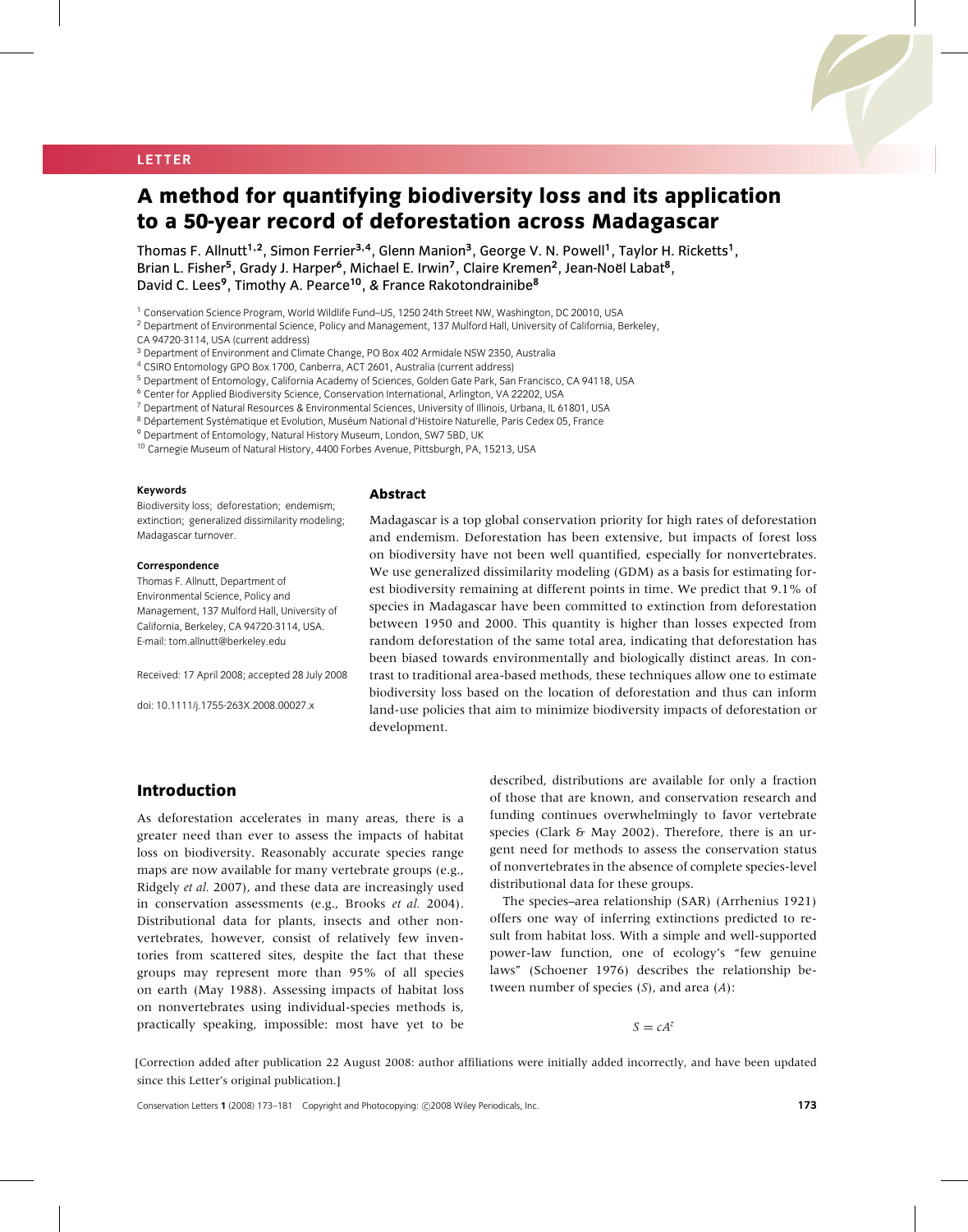where *c* and *z* are constants. This relationship is regularly used to predict the proportion of species in a region that will be retained over time if the habitat in that region is reduced to a specified proportion of the original area (Pimm & Askins 1995):

$$
S_{\text{retained}}/S_{\text{original}} = (A_{\text{retained}}/A_{\text{original}})^z
$$

A related approach uses the "endemics–area relationship" (EAR) (Kinzig & Harte 2000). EAR-based estimates potentially provide improved estimates of species losses from habitat clearing by considering the probability that species are endemic to (i.e., found nowhere else than in) the area that was cleared (Pimm & Askins 1995).

Both SAR- and EAR-based extinction estimates assume that habitat loss is distributed randomly relative to the distribution of species within a region and that the slope of the relationship, *z*, is constant across all scales and gradients (Seabloom *et al.* 2002). Often, however, both habitat loss and biodiversity are distributed unevenly in relation to environmental gradients. In fact, isolated tropical regions such as Madagascar are well known for being highly heterogeneous, as well as for having highly variable rates of spatial turnover in species composition within particular taxonomic groups (e.g., Fisher 1998; Kremen *et al.* 2008). Neither area method, therefore, considers how the location (as opposed to the total area) of habitat loss influences the magnitude of species extinction (Seabloom *et al.* 2002).

Understanding how the location of habitat loss affects the magnitude of species extinction would be particularly useful for hyper-diverse and highly threatened regions such as Madagascar, widely regarded as a top conservation priority for high biodiversity, high rates of deforestation, and a scarcity of remaining forest (Olson & Dinerstein 1998). Madagascar has four times as many palm species (Dransfield & Beentje 1995) and one-quarter as many vascular plant species as Africa in one-fiftieth the land area (Schatz *et al.* 1996). Similarly, the island has 3% of the world's land snail species in 0.4% of the world's land surface (Pearce, unpublished data). Over 83% of vascular plants (Schatz 2000) and as many as 86% of macroinvertebrates are endemic to the island (Goodman & Benstead 2005). Recent analyses using remote sensing reveal that only 10%–15% of original forest remains, with deforestation continuing at around 1% per year (Harper *et al.* 2007). Meanwhile, the human population has more than tripled since 1950, and continues to grow at nearly 3% per year (UNDP 2003). Several measures (e.g., GDP per capita, UNDP 2003) consistently place Madagascar's economy at the bottom-tenth of all countries, potentially increasing pressure to use remaining natural forests.

We apply a recently developed method for assessing the collective state of biodiversity within any given region (Ferrier *et al.* 2004) to estimate the total proportion of species-level diversity lost (i.e., committed to extinction) as a result of deforestation in Madagascar between 1950 and 2000. This method extends the SAR-based approach to address the problem that species are not uniformly distributed through space, thereby allowing extinction to be estimated as a function of the spatial location of habitat loss. We do this by considering the spatial pattern exhibited by an emergent property (Gaston 2000) of species-level biodiversity: compositional turnover, or the difference in species composition between different locations (also referred to as beta diversity) (Whittaker 1972; Ferrier 2002; Ferrier *et al.* 2004).

Compositional turnover has been inadequately addressed in conservation assessment, despite the relationship between turnover and the better-known concept of endemism. Areas of high endemism are conservation priorities because they contain large numbers of species found nowhere else. The endemism of a given area, however, can also be expressed as a function of species turnover between this and all other areas. Working directly with turnover is advantageous because it provides information on species complementarity between areas. Complementarity is essential for conservation assessments where the objective is not simply to map discrete areas of endemism, but to assess how well alternative combinations of areas would represent (i.e., sample) biodiversity (Ferrier *et al.* 2004).

Because complete range data for most taxa are lacking, turnover is impossible to estimate directly. Instead, we model turnover by combining point-based biodiversity inventory data with continuous environmental data. Environmental data provide complete spatial coverage but are uncertain surrogates for biological patterns (Ferrier *et al.* 2007). On the other hand, biological inventory data are sparse in terms of spatial coverage but provide the real biological entities necessary to measure biodiversity. When linked statistically, the two data sources can be used to predict spatial pattern in biodiversity (Faith & Ferrier 2002; Ferrier *et al.* 2007).

In this article, we combine environmental and biological data in a turnover-based model to predict, and thereby map patterns of biological dissimilarity across the island of Madagascar. We use this model to estimate the proportion of species in our target biological groups that have been lost (i.e., committed to extinction: Simberloff 1986) due to deforestation between 1950 and 2000. By focusing on the ratio of biodiversity loss in forested areas from observed deforestation between 1950 and 2000, we minimize errors that may arise when considering single dates independently due to uncertainty surrounding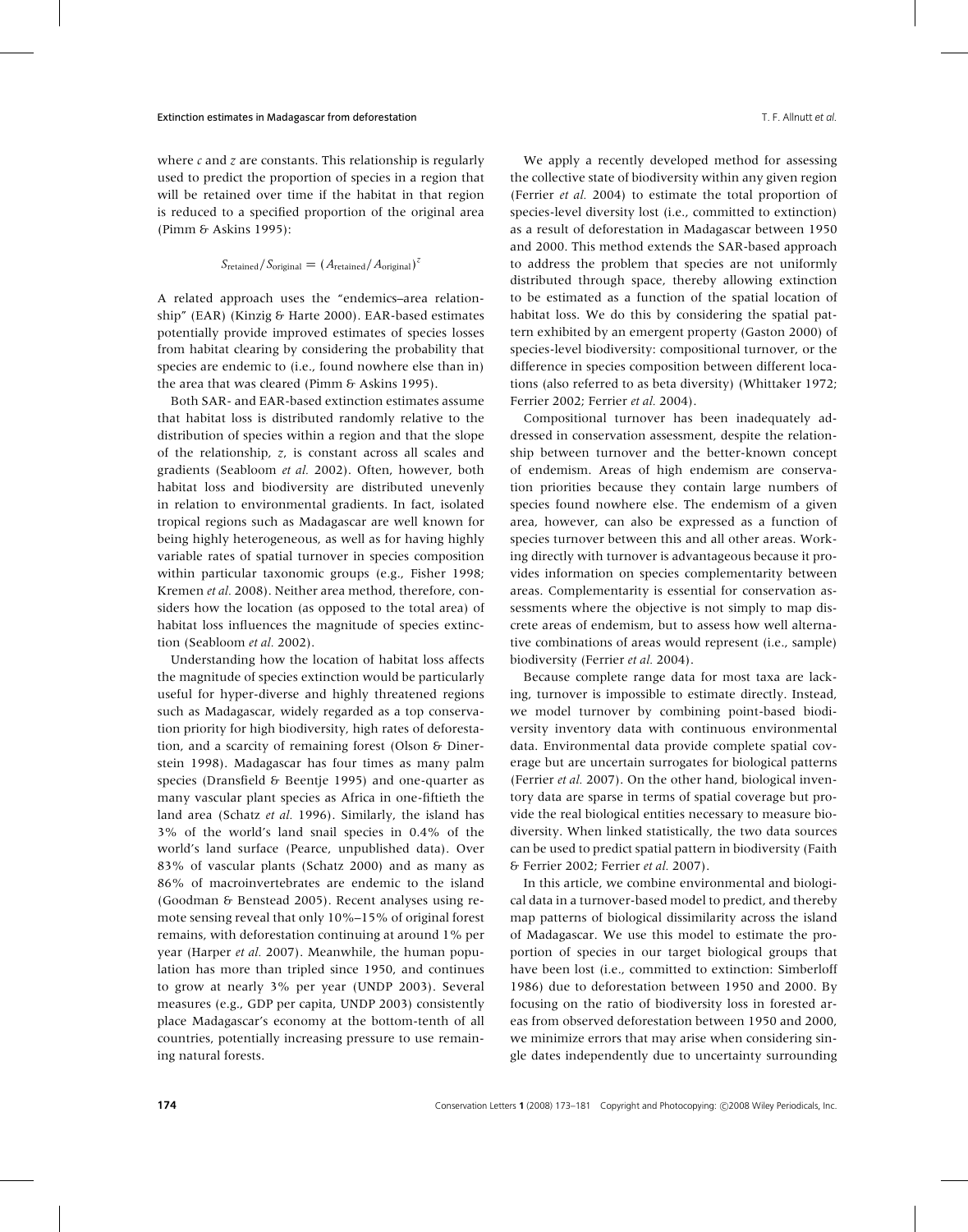pre-human forest extent (Lowry *et al.* 1997). Finally, we test whether forest loss in Madagascar has been significantly biased towards environmentally and biologically distinct areas, resulting in greater species loss than if forest loss had been distributed randomly.

## **Methods**

### **Data**

We used three data sources only recently available across Madagascar: 1) multidate forest cover data, 2) continuous 1 km<sup>2</sup> terrain and climate surfaces, and 3) biological survey datasets containing locations for large numbers of species across a wide range of taxa.

To measure deforestation over the study period, we compared a 1950s forest map to a 2000s forest coverage derived from satellite data. The 1950s map (Humbert & Darne 1965) is based on manual interpretation of 1:50,000 scale aerial photographs taken between 1949 and 1957, printed at a scale of 1:100,000, and handdigitized in 2004 (Harper *et al.* 2007). We based our 2000s map on Harper *et al*'s (2007) work, created by digitally processing Landsat TM (Thematic Mapper) and ETM+ (Enhanced Thematic Mapper) data from 1999 to 2001. We acquired and processed an additional 20 TM and ETM+ images to classify cloud-covered areas in the Harper *et al*. (2007) map, and then "filled" areas for which no cloud-free Landsat data were available with a MODIS (Moderate Resolution Imaging Spectroradiometer) product (Hansen *et al.* 2003) to produce a cloud-free 2000s forest cover dataset. We resampled the 1950s and 2000s data to 1  $km^2$  to match the resolution of the environmental data.

Environmental data consist of 19 monthly temperature and precipitation variables interpolated from data

|  | Table 1 Biological data used in the analysis |  |  |  |  |  |
|--|----------------------------------------------|--|--|--|--|--|
|--|----------------------------------------------|--|--|--|--|--|

collected at 177 weather stations between 1930 and 1970 (Hijmans *et al.* 2005). In addition, we used three elevation datasets: a standard 1 km<sup>2</sup> Digital Elevation Model and two indices of "ruggedness" wherein the value of each cell represents the standard deviation of elevation in a 5- and  $10$ - $km<sup>2</sup>$  radius.

For biodiversity data we used a wide variety of specieslevel plant and invertebrate collections (Table 1). We focused on nonvertebrates for two reasons. First, as noted, most species are not vertebrates: any comprehensive biodiversity assessment should consider nonvertebrates to the extent possible. Second, Madagascar's vertebrate distributions are generally better known than those of nonvertebrates, thus their status is well understood relative to other groups.

#### **Modeling turnover in species composition**

We modeled species turnover between pairs of sites as a function of their location in environmental and geographical space (first step in Figure 1). We define turnover as the mean proportion of species occurring in one location that are not expected to occur in the other location, measured using the Bray–Curtis index (Wilson & Shmida 1984; Faith *et al.* 1987). First, we divided the island into 1-km<sup>2</sup> square cells (approximately 590,000 cells total) to match the resolution of available environmental data. We then measured species dissimilarity between all pairs of collection localities for each species (Table 1). At this step, we also measured environmental differences at each pair of collection localities for all environmental variables.

Next, we used a nonlinear extension of permutational matrix regression called generalized dissimilarity modeling (GDM) (Ferrier 2002; Faith & Ferrier 2002; Ferrier *et al.* 2002; Ferrier *et al.* 2007) to model the dissimilarity

| Dataset            | Site count        | Taxa included           | Species count | Presence records | % spp. forest dependent | Source                    |
|--------------------|-------------------|-------------------------|---------------|------------------|-------------------------|---------------------------|
| Ants               | 191               | All spp. in 10 genera   | 116           | 1112             | 98                      | B. Fisher                 |
| <b>Butterflies</b> | 702               | All described spp.      | 297           | 8803             | 70                      | C. Kremen, D. Lees        |
| Ferns              | 136               | 78% of described spp.   | 474           | 3376             | 79                      | F. Rakotondrainibe        |
| <b>Ficus</b>       | 165               | All described spp.      | 24            | 205              | $-$ a                   | Missouri Botanical Garden |
| <b>Land Snails</b> | 155               | All described spp.      | 588           | 1616             | 84                      | T. Pearce                 |
| Legumes            | 2302              | All described spp.      | 373           | 6449             | $=$ a                   | J-N. Labat, D. DuPuy      |
| Palms              | 322               | All described spp.      | 159           | 738              | 98                      | H. Beentje, J. Dransfield |
| Plants             | 1802              | Subset <sup>b</sup>     | 165           | 2627             | 100                     | G. Schatz                 |
| Solanaceae         | 66                | All described spp.      | 28            | 80               | $-$ a                   | Missouri Botanical Garden |
| Therevid flies     | 54                | 19 of 21 described spp. | 19            | 110              | 84                      | G. Kampmeier, M. Irwin    |
| <b>Total</b>       | 5895 <sup>c</sup> |                         | 2243          |                  | 88                      |                           |

a Not currently enough information to assess.

b Includes data for 165 species endemic to Madagascar.

<sup>c</sup> Includes duplicate sites—often incidental—where more than one taxonomic group was surveyed at a single location.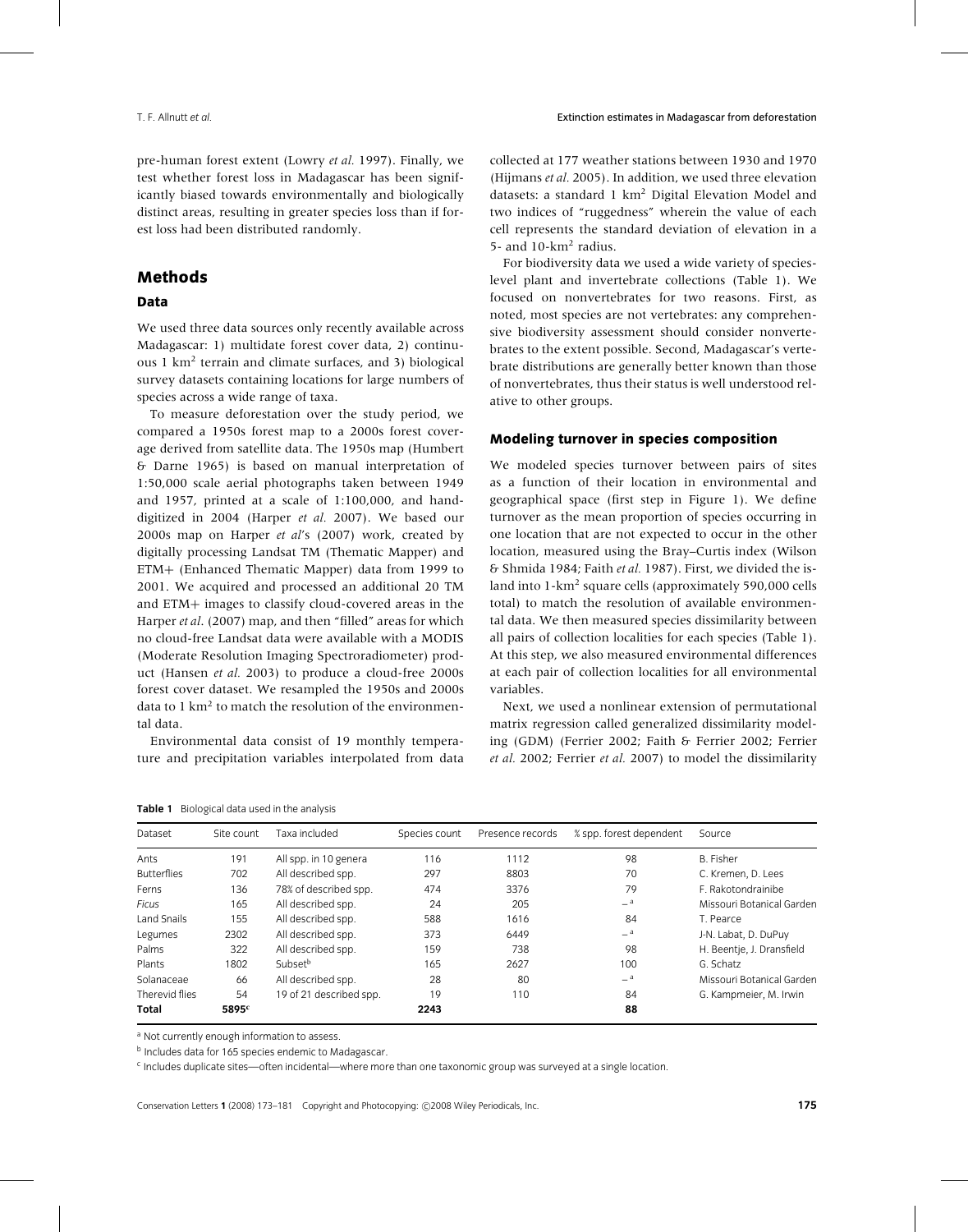

**Figure 1** Schematic showing study methodology in four discrete steps.

 $(d_{ij})$  in species composition between all pairs of cells *i* and *j* that contain collection localities. Dissimilarity is modeled as a function of the environmental values for the two cells concerned.

GDM produces a parameterized set of nonlinear regression equations, based on known pairs of cells, that relate biodiversity turnover between pairs of cells to differences in environmental and geographic variables. We averaged coefficients for taxon-specific equations to produce a composite model, which we then used to predict biological dissimilarity between any two grid-cells using environmental and geographic attributes alone. To compensate for the potential inflation of observed dissimilarities due to false absences in the biological datasets (i.e., a species may be present, but not recorded, at a location), we excluded the intercept term fitted in the GDM when making predictions from the model. This ensures that two sites with identical environmental values (and geographical locations) are predicted to have a dissimilarity of zero, and that the dissimilarity predicted between all other pairs of sites is scaled accordingly (Ferrier *et al.* 2007).

We derived a map depicting compositional turnover across the island by subjecting the predicted dissimilarities (from the composite model) to metric multidimensional scaling (principal coordinates analysis: Cox & Cox 2001),

and then colored each cell according to its position in relation to the first three axes of the resulting ordination space.

#### **Estimating biodiversity loss**

We used the predicted biological dissimilarities described above to derive indices of biodiversity retained in remaining forest areas in 1950, and again in the remaining forest in 2000, to estimate the total proportion of biodiversity lost over the study period. To do this, we followed an analytical approach first described by Ferrier *et al*. (2004). This approach, while rooted in the species–area relationship, differs from most SAR-based applications for measuring biodiversity loss in that it accounts for the effects of nonrandom habitat loss relative to observed spatial pattern in the distribution of biodiversity. By using information on the proportion of species we estimate to be shared between pairs of grid-cells, the approach explicitly takes complementarity into account. In this respect, it bears some resemblance to techniques such as "environmental diversity" analysis (ED, Faith & Walker 1996) and "maximization of complementary richness" (Arponen *et al.* 2008) that use biological dissimilarities, or environmental distances, to estimate the extent to which a selected set of sites represents (i.e., samples) the full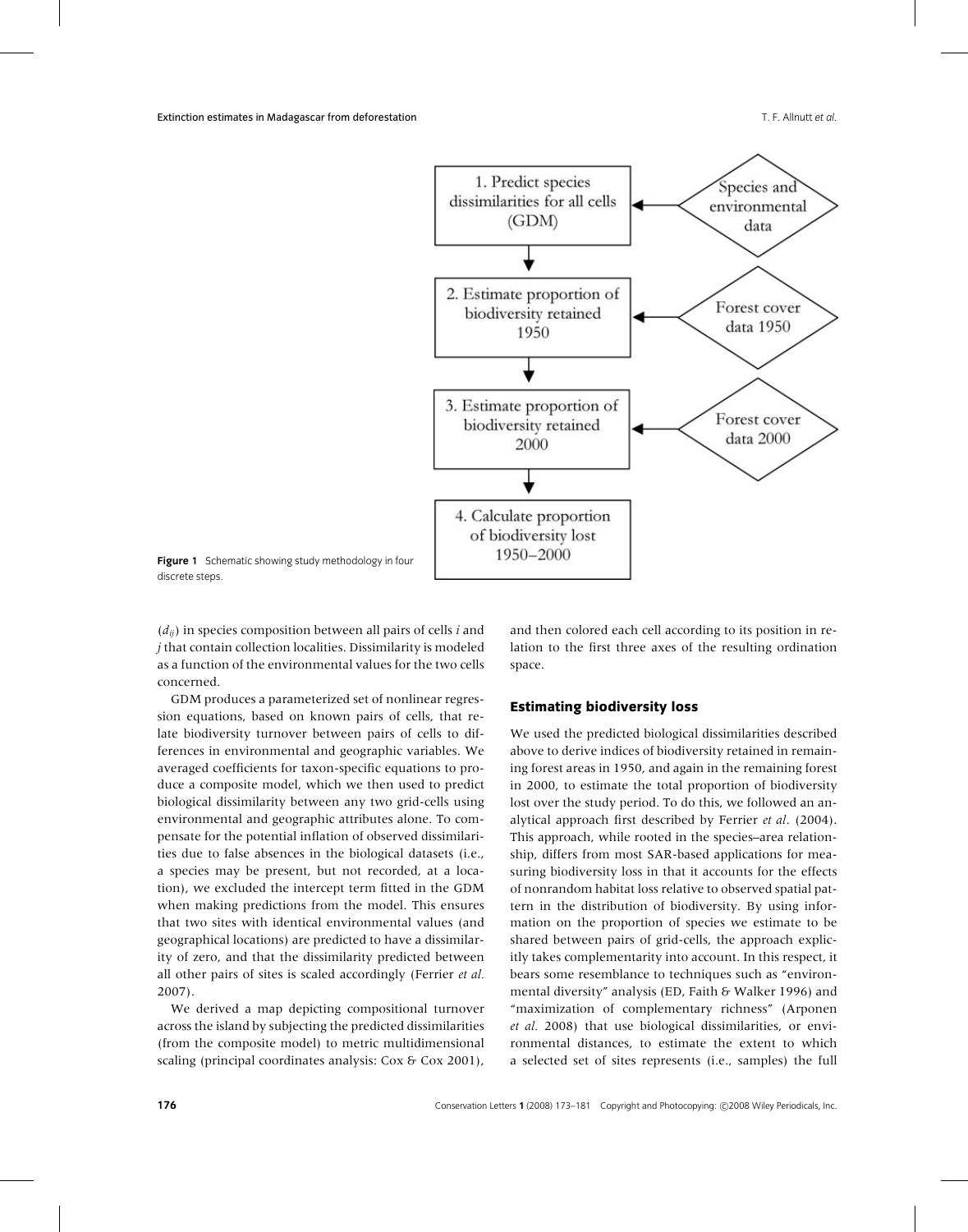complement of species occurring within a region. In contrast to these other techniques, the approach we employ here invokes the species–area relationship to estimate not only the proportion of a region's species represented initially in a particular configuration of extant habitat but also the proportion likely to be retained (i.e., to persist) in the longer term, accounting for lag or relaxation effects.

Our approach is nearly identical to that proposed by Ferrier *et al.* (2004); however, in the following description we break their original single formula into a series of steps to assist with explanation. For all *n* grid-cells across Madagascar we predicted the compositional dissimilarity between any pair of cells (*dij* above) and, for the year of interest (1950 or 2000), we knew the state  $(h_i)$  of habitat in each cell  $(1 =$  forested,  $0 =$  cleared). To simplify subsequent calculations each dissimilarity  $(d_{ii})$  was first converted to a similarity (*sij*):

$$
s_{ij} = 1 - d_{ij}
$$

For each cell *i* we then used a modification of the traditional SAR approach to estimate the proportion (*pi*) of species historically occurring in this cell that are likely to be retained within remaining (uncleared) forest anywhere in their range:

$$
p_i = \left[\sum_{j=1}^n s_{ij} h_j / \sum_{j=1}^n s_{ij}\right]^2
$$

where *z* is the exponent of the species–area relationship. We used a *z*-value of 0.25, a value widely used for this type of assessment. The quantity within the square brackets, to which this exponent is applied, is an estimate of the proportion of forest habitat retained in relation to this particular grid-cell, equivalent to *A*retained/*A*original in the standard SAR approach. Here, however, grid-cells were viewed as sitting within a continuum of turnover in biological composition, not within discrete community types. Therefore, we estimated the proportion of total forest retained for those species historically occurring in a given "focal" cell *i* as a weighted average of the state of all "related" cells within this continuum. The contribution that related cells made to the total estimated proportion of habitat retained for each focal cell was weighted according to predicted similarity between pairs of cells.

At this point, the overall proportion of species (*p*) retained across the island could potentially be estimated as a simple average of *pi* values across all cells. However, this approach would not adequately consider the effects of compositional overlap between cells. To address these effects, *p* needs to be derived as a weighted average of the  $p_i$  values for individual cells:

$$
p = \frac{\sum_{i=1}^{n} w_i p_i}{\sum_{i=1}^{n} w_i}
$$

with weights  $(w_i)$  calculated as:

$$
w_i = \frac{1}{\sum_{j=1}^n (s_{ij})}
$$

These weights adjust for compositional overlap between cells, and play a vital role in ensuring that appropriate emphasis is given to more distinctive cells (i.e., cells that are similar to few other cells) relative to cells that are similar to many other cells.

To illustrate, imagine a set of 1,000 cells that are compositionally identical to one another (i.e., all cells within the set share the same species), and share no species with any other cells in the region. A second set of 10 cells is also compositionally identical within the set, with no species overlap beyond the set (including no overlap with cells in the first group). If no weighting is applied, the first group will have 100 times more influence, relative to the second group, in deriving an average *p* value for the region, simply because it has 100 times more cells. However, under the weighting scheme defined above, these two groups of cells would contribute equally to the weighted regional mean—which is appropriate given that both groups are internally homogeneous, and equally distinct from the remainder of the region.

We use the term "retained" here in the sense of longterm retention. As with any SAR-based approach, the predicted biodiversity loss may take time to be realized, due to lag or relaxation effects, and thus represents "commitment to extinction" (Simberloff 1986).

We estimated total biodiversity lost from deforestation between 1950 and 2000 by performing two runs of the analysis, one based on the state of cells (forested or cleared) in 1950 and the other in 2000.

Finally, we tested the effect of the spatial location of deforestation on biodiversity loss. To do this, we randomly distributed the same total area of deforestation from 1950 to 2000 within the actual forested region from 1950, and calculated biodiversity loss under this new pattern. We did this 500 times to produce a distribution of biodiversity loss under random spatial patterns of deforestation.

# **Results**

Our analysis finds that forest in Madagascar covered 16.0 million ha in 1950 and 9.5 million ha in 2000, representing a 40.4% loss of forest during that period (Figures 2b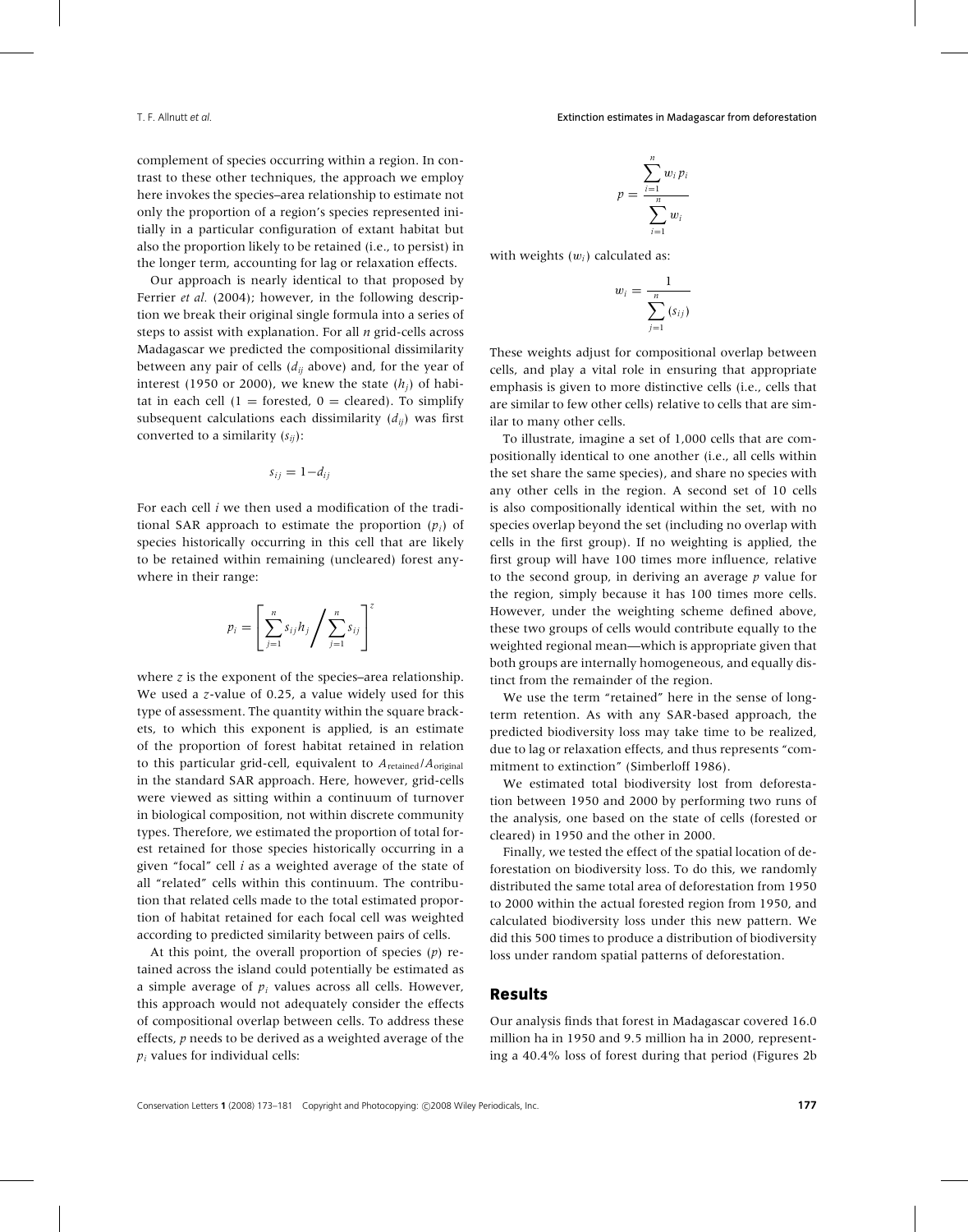

**Figure 2** Predicted pattern of biological dissimilarity across Madagascar prior to habitat loss (a) and in remaining forest in 1950 (b) and 2000 (c). Cells are colored according to their positions along three axes of a metric multi-dimensional scaling space fitted to predictions from the composite

GDM model. Similar color tone indicates similar biological composition. We use GDM to estimate biodiversity retained in forest in 1950 and 2000 and subtract these figures to estimate total biodiversity lost over the study period.

and 2c). This latter estimate differs slightly from the most recent peer-reviewed island-wide analysis of Madagascar forest cover (Harper *et al.* 2007) due to the addition of cloud-free data and the resampling of the data to 1 km2.

Our analysis predicts that 9.1% of species in Madagascar have been committed to extinction as a result of forest loss between 1950 and 2000. This number is in addition to the 32.9% of species we estimate to have been committed to extinction by habitat loss up to 1950 alone. The average of 500 random distributions of the same amount of deforestation yields an estimated biodiversity loss of 6.5% between 1950 and 2000, which is 28.6% lower than that estimated from the observed deforestation pattern. Only 16 of 500 randomizations produced a biodiversity loss greater than or equal to 9.1% ( $p = 0.032$ ).

# **Discussion**

The method applied here combines the complementary strengths of biological inventories and continuous environmental data (Ferrier *et al.* 2004) to predict biodiversity loss from deforestation. Using the model, we estimate that Madagascar lost 9.1% of its total biodiversity from deforestation between 1950 and 2000. Our total estimate of 42% biodiversity loss up to 2000 (third step Figure 1) is consistent with a recent report that found that 43% of

Madagascar's endemic forest dwelling *Helictopleurini* dung beetles are "effectively extinct" due to regional forest loss since 1953 (Hanski *et al.* 2007).

The estimated loss between 1950 and 2000 is higher than expected from simulations of random deforestation (6.5%), suggesting that actual deforestation patterns are biased towards environmentally and biologically distinct areas (Figures 2b and 2c). In other words, the distribution of deforestation is clumped within environmental and biological space. This means that the remaining (uncleared) forest is less effective in representing (sampling) the full diversity of the island, than if the same area of forest were distributed at random. This bias is not revealed with traditional, species–area methods for estimating biodiversity loss because they, like our randomizations, depend only on the amount of deforestation, without considering the spatial distribution of forest loss in relation to compositional pattern in the distribution of biodiversity.

There are several potential explanations for this result. Many studies document positive relationships between species richness, primary productivity, and human population density at regional to continental scales (e.g., Luck 2007). Madagascar might also follow this pattern, whereby humans selectively clear areas of high productivity that also contain high species richness and thus higher numbers of endemic species. Fjeldså (2007) suggests that areas of high topographical complexity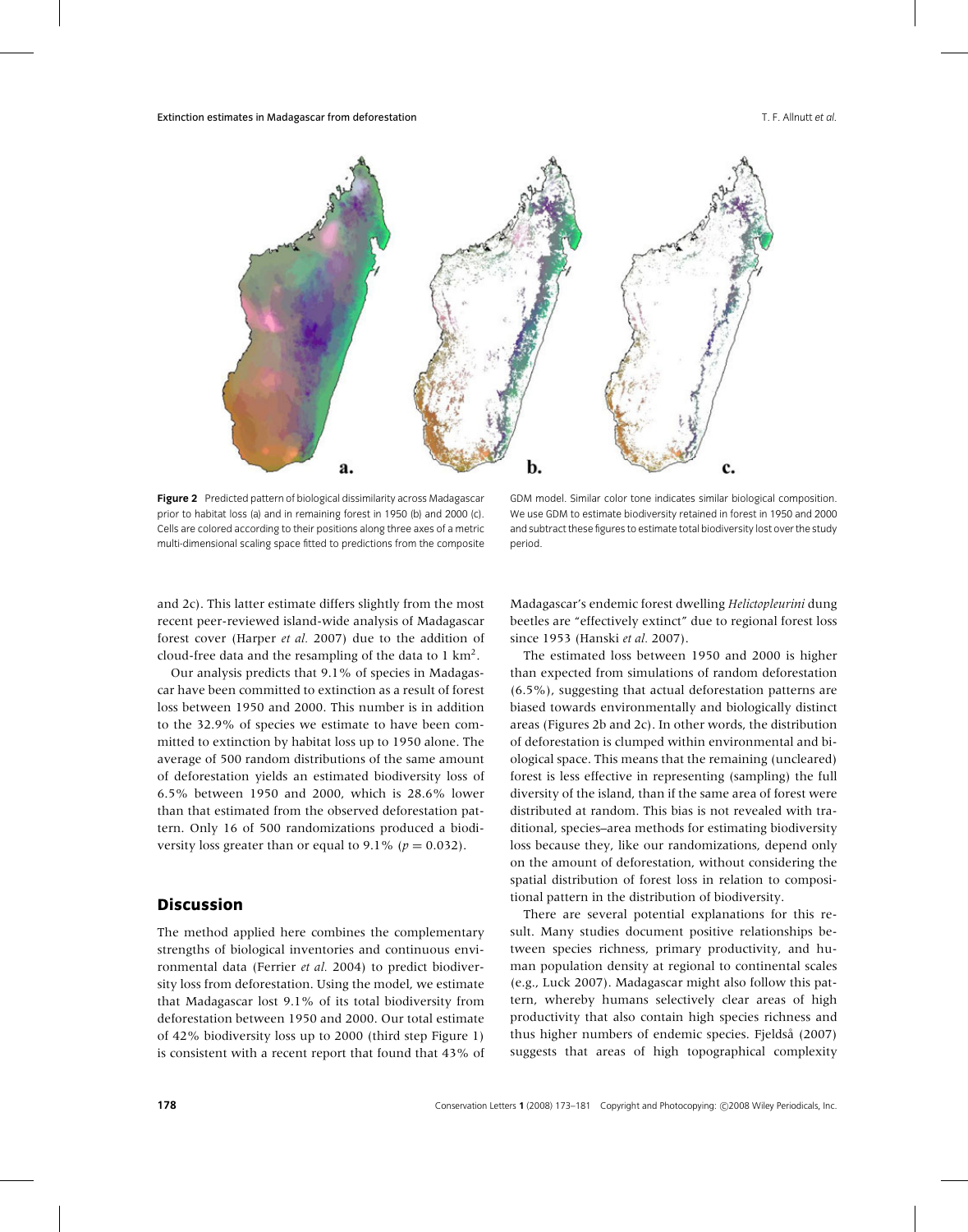encourage species endemism by conferring climatic stability over short- and long-term time periods. Humans may also tend to select these areas for agriculture, as they would facilitate year-round cropping and buffer longerterm climatic fluctuations that challenge agriculture productivity in other regions (Fjeldså 2007).

Regardless of what is driving observed deforestation patterns, because forest clearing has been clustered in particular environments, remaining forest underrepresents original diversity (both environmentally and biologically). Had deforestation been random, then additional sites would survive to represent additional species, and the magnitude of species loss would be lower than that found under the observed pattern. While further work is needed to clarify these and other mechanisms, the resulting deforestation bias is alarming and can inform conservation efforts immediately.

For example, the approach described in this article has potential to support an ongoing Madagascar conservation planning effort known as the "Durban Vision"—a plan currently underway to triple the protected area system (Norris 2006). Many large new parks have already been selected; much of the total area protected, however, will be subject to a wide range of uses (equivalent to IUCN categories I-VI). These techniques can help identify areas requiring strict protection to minimize species loss.

More generally, these methods can inform many types of policy and management decisions. GDM-based modeling has already been proposed (Faith & Ferrier 2005) as a way to approach the globally recognized 2010 biodiversity target (a reduction in the rate of biodiversity loss) under the Convention on Biological Diversity. Our work shows how this method can measure historic trends in biodiversity loss (Figures 2b and 2c), and can be used to propose remedies by mapping areas to minimize biodiversity loss of future development (Figure 2c). Conceivably, this technique has broad applicability to any land-use planning exercise where information is needed on biodiversity impact of past—or future—habitat loss.

Several other issues and caveats are worth noting. First, species vary widely in their degree of dependence on forest habitat, and some areas that are not fully forested still retain some of Madagascar's pre-1950 biodiversity. Numerous endemic bird species, for example, can be found within even the most urbanized areas. Likewise, a number of species may be limited more by the presence of geologic formations rather than by native or intact forest. Examples include karst for several endemic land snails and cave roosting sites for bats (Goodman *et al.* 2005). Nevertheless, we estimate that at least 88% of analyzed species are not normally able to survive outside of relatively intact, mature forest (Table 1).

Second, this article has focused on changes in Madagascar forest cover since 1950, the earliest date for which island-wide forest cover data are available. However, 1950 serves as an arbitrary baseline from which to measure biodiversity change. Considerable deforestation and extinctions occurred prior to this date, including the loss of many species now known only from sub-fossils. We emphasize that the predicted biodiversity loss for 1950– 2000 is additional to that lost before 1950: 9.1% represents a large fraction of an already greatly reduced biodiversity.

Finally, additional work is needed to clarify differences between several methods now available to measure biodiversity retention under alternative configurations of intact sites in time or space. Available approaches include Faith (1996), Arponen *et al.* (2008), and the methods presented here and in Ferrier *et al.* (2004). Although these approaches all provide a biodiversity loss/retention measure, they differ in specifics. For example, in contrast to the approach described here, under the ED method (Faith & Walker 1996), the amount of biodiversity estimated to be retained would depend more on how spread out intact sites are in environmental space, and less on the proportion of habitat retained in any part of this space. Further work is necessary to compare these alternatives in detail.

Though few places surpass Madagascar's global biodiversity importance, many other regions are similarly characterized by high biodiversity, high threat, and a relative scarcity of information on the majority of threatened species. As such, it is generally most difficult to assess and plan for the conservation of biodiversity in the very places where it is most urgent and critical to do so. The model applied here helps to overcome this limitation by combining sparse biological data with environmental data to map relative biological dissimilarity and estimate biodiversity loss.

# **Acknowledgments**

We thank Karen Richardson and Susan Cameron for assistance developing the island-wide climate surfaces. George Schatz, Sylvie Andriambololonera, and Jeannie Raharimampionona of the Missouri Botanical Garden, and David Du Puy provided plant data used in the analysis. Gail Kampmeier supported compilation of therevid data. The National Science Foundation grants DEB-0072713 and DEB-0344731 supported the Formicidae research and grants DEB 95-21925 and DEB 99- 77958 supported the Diptera aspects of this project. The Schlinger Foundation and Leverhulme Trust F/00696 supported invertebrate collections in Madagascar used in the analysis. Finally, we thank Eric Armijo for assisting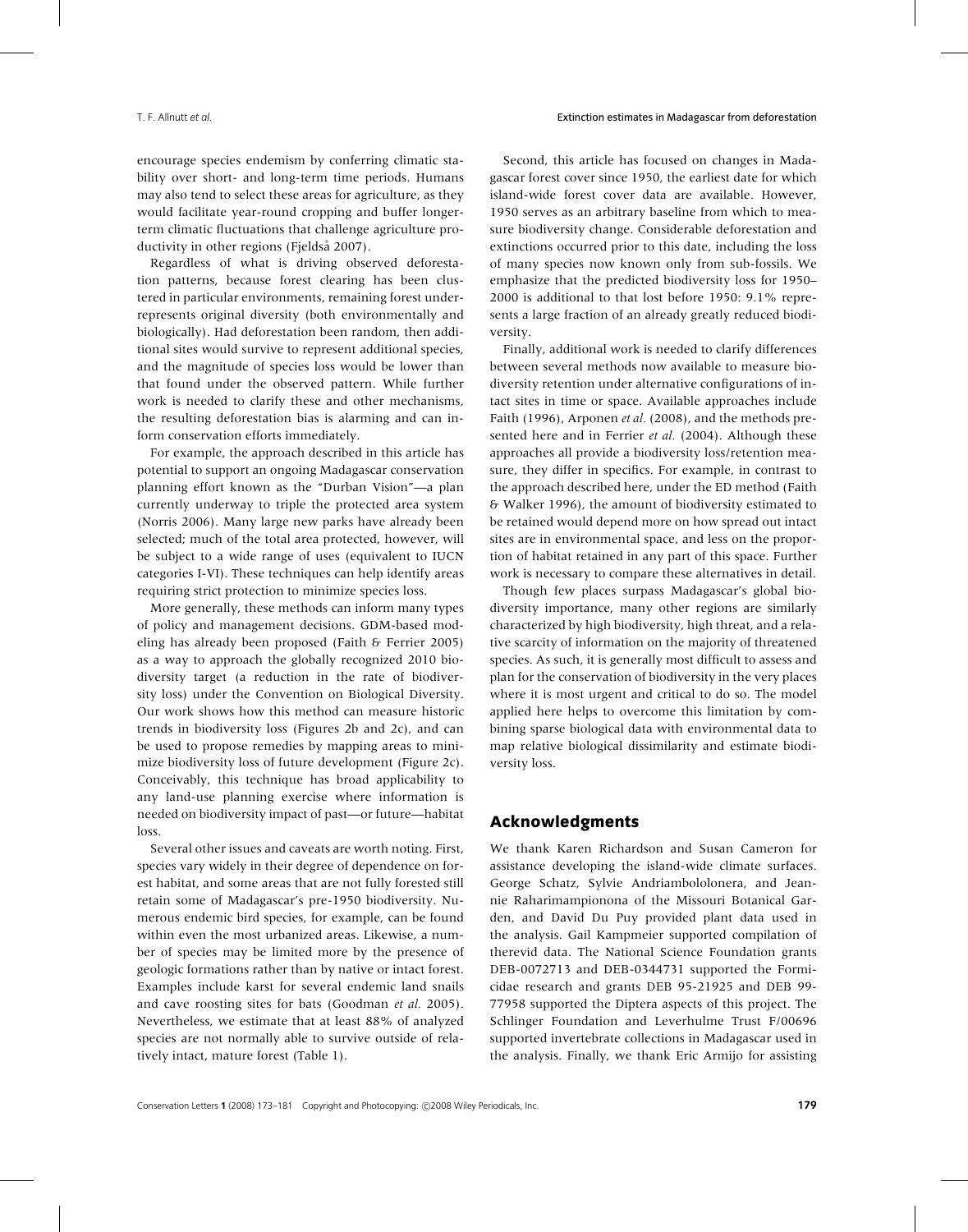with the development of forest cover data. Reviews by Dan Faith, Atte Moilanen, and John Leathwick greatly improved the article.

#### **References**

- Arponen, A., Moilanen A., Ferrier S. (2008) A successful community-level strategy for conservation prioritization. *Journal of Applied Ecology*. **45**, 1436–1445.
- Arrhenius, O. (1921) Species and area. *Journal of Ecology* **9**, 95–99.

Brooks, T.M., Bakarr M.I., Boucher T. *et al*. (2004) Coverage provided by the global protected-area system: is it enough? *BioScience* **54**, 1081–1091.

Clark, J.A., May R.M. (2002) Taxonomic bias in conservation research. *Science*, **297**, 191–192.

Cox, M.F., Cox M.A.A. (2001) *Multidimensional scaling*. Chapman and Hall/CRC, Boca Raton, FL.

Dransfield, J., Beentje H. (1995) *The palms of Madagascar*. The Royal Botanic Gardens Kew and The International Palm Society, Norwich, UK, p. 475.

Faith, D., Ferrier S. (2002) Linking beta diversity, environmental variation, and biodiversity assessment. *Science* 296 [Online]. Available from: http://www. sciencemag.org/cgi/eletters/295/5555/636#504. Accessed July 22, 2002.

Faith, D.P., Ferrier S. (2005) Good news and bad news for the 2010 biodiversity target. Available from: http://www. sciencemag.org/cgi/eletters/307/5707/212#1272. Accessed September 5, 2008.

Faith, D.P., Minchin P.R., Belbin L. (1987) Compositional dissimilarity as a robust measure of ecological distance. *Vegetatio* **69**, 57–68.

Faith, D.P., Walker P.A. (1996) Environmental diversity: on the best-possible use of surrogate data for assessing the relative biodiversity of sets of areas. *Biodiversity and Conservation*, **5**, 399–415.

Ferrier, S. (2002) Mapping spatial pattern in biodiversity for regional conservation planning: where to from here? *Systematic Biology*, **51**, 331–363.

Ferrier, S., Drielsma M., Manion G., Watson G. (2002) Extended statistical approaches to modelling spatial pattern in biodiversity in northeast New South Wales. II. Community-level modelling. *Biodiversity and Conservation* **11**, 2309–2338.

Ferrier, S., Manion G., Elith J., Richardson K. (2007) Using generalized dissimilarity modelling to analyse and predict patterns of beta diversity in regional biodiversity assessment. *Diversity and Distributions* **13**, 252–264.

Ferrier, S., Powell G.V.N., Richardson K.S. *et al*. (2004) Mapping more of terrestrial biodiversity for global conservation assessment. *BioScience* **54**, 1101–1109.

Fisher, B. (1998) Ant diversity patterns along an elevational gradient in the Réserve Spéciale d'Anjanaharibe-Sud and on the western Masaola Peninsula, Madagascar. *Fieldiana: Zoology* **90**, 39–67.

Fieldså J. (2007) The relationship between biodiversity and population centres: the high Andes region as an example. *Biodiversity and Conservation* **16**, 2739–2751.

Gaston, K.J. (2000) Global patterns in biodiversity. *Nature* **405**, 220–227.

Goodman, S.M., Andriafidison D., Andrianaivoarivelo R. *et al*. (2005) The distribution and conservation of bats in the dry regions of Madagascar. *Animal Conservation* **8**, 153–165.

Goodman, S.M., Benstead J.P. (2005) Updated estimates of biotic diversity and endemism for Madagascar. *Oryx* **39**,  $1 - 5$ .

Hansen, M., DeFries R., Townshend J.R., Carroll M., Dimiceli C., Sohlberg R. (2003) 500m MODIS vegetation continuous fields. *The global land cover facility*, College Park, Maryland.

Hanski, I., Koivulehto H., Cameron A., Rahagalala P. (2007) Deforestation and apparent extinctions of endemic forest beetles in Madagascar. *Biology Letters* **3**, 344–347.

Harper, G.J., Steininger M.K., Tucker C.J., Juhn D., Hawkins F. (2007) Fifty years of deforestation and forest fragmentation in Madagascar. *Environmental Conservation* **34**, 325–333.

Hijmans, R.J., Cameron S.E., Parra J.L., Jones P.G., Jarvis A. (2005) Very high resolution interpolated climate surfaces for global land areas. *International Journal of Climatology* **25**, 1965–1978.

Humbert, H., Darne G.C. (1965) Carte internationale du tapis végétal et des conditions écologiques. 3 coupures au 1/1,000,000 de Madagascar. *Trav. Sect. Sci. Tech*. Institut Français de Pondicherry, Pondichery.

Kinzig, A.P., Harte J. (2000) Implications of endemics–area relationships for estimates of species extinctions. *Ecology* **81**, 3305–3311.

Kremen, C., Cameron A., Moilanen A. *et al*. (2008) Aligning conservation priorities across taxa in Madagascar with high-resolution planning tools. *Science* **320**, 222–226.

Lowry, P.P., Schatz G.E., Phillipson P.B. (1997) The classification of natural anthropogenic vegetation in Madagascar. Pages 93–123 in S.M. Goodman, B.D. Patterson, editors. *Natural Change and Human Impact in Madagascar*. Smithsonian Institution Press, Washington, D.C.

Luck, G.W. (2007) The relationships between net primary productivity, human population density and species conservation. *Journal of Biogeography* **34**, 201–212.

May, R.M. (1988) How many species are there on Earth? *Science* **241**, 1441–1449.

Norris, S. (2006) Madagascar defiant. *BioScience* **56**, 960– 965.

Olson, D.M., Dinerstein E. (1998) The global 200: a representation approach to conserving the Earth's most biologically valuable ecoregions. *Conservation Biology* **12**, 502–515.

Pimm, S.L., Askins R. (1995) Forest losses predict bird extinctions in eastern North America. *Proceedings of the National Academy of Sciences of the United States of America* **92**, 9343–9347.